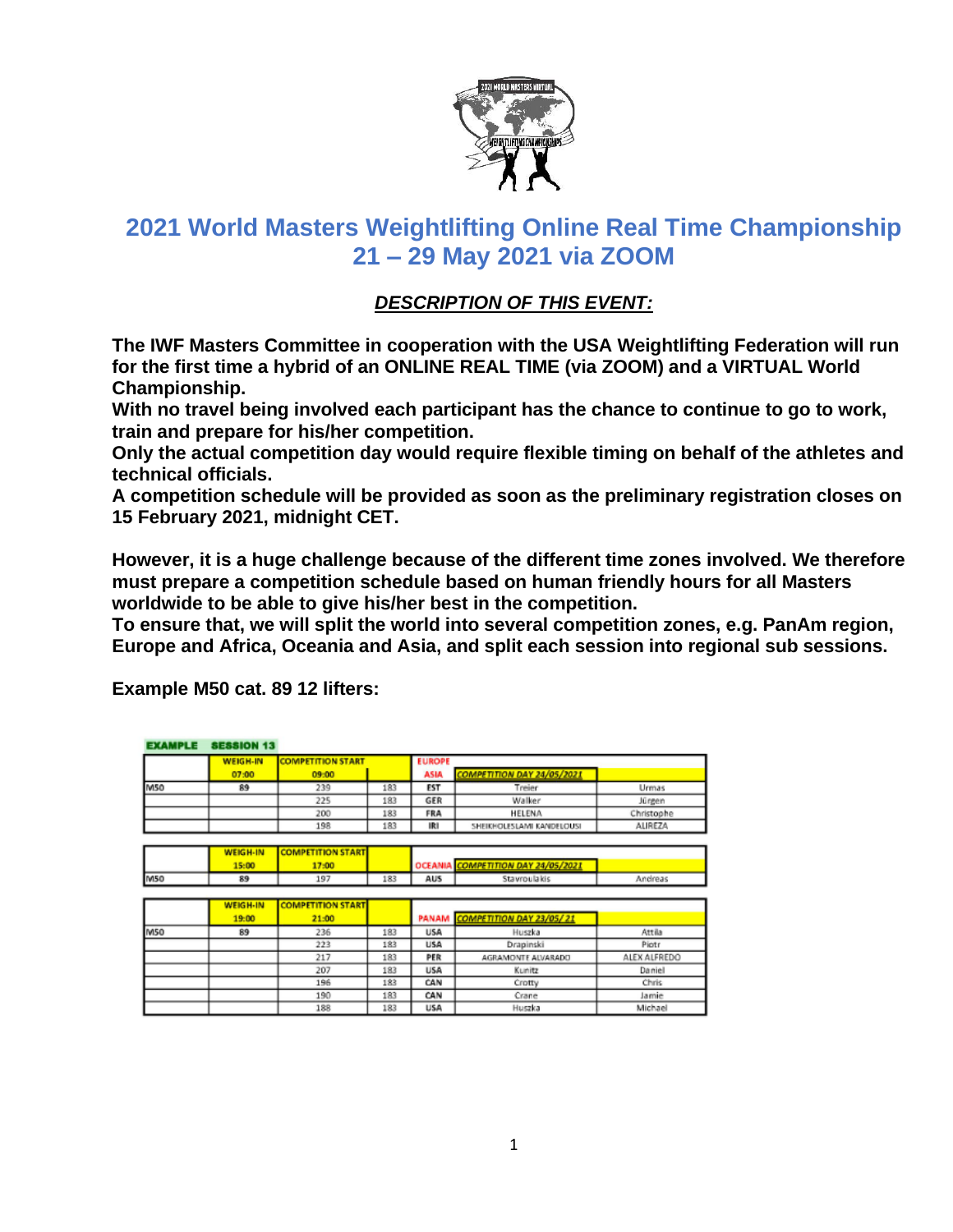**Each lifter competes in his regional sub session in a virtual live event against his regional opponents. Once each region has completed its sub session, the results will be merged for the final session result.** 

**Note: Due to multiple time zones being involved, a session might be spread over two days. Therefore, the athletes will not know the continuous loading of his/her opponents' barbells in the other regions. Each athlete competes firstly against him/herself and must give the utmost to succeed.** 

## **WHAT IS IN IT FOR YOU?**

- 1) The **2021 World Masters Weightlifting Online Real Time/Virtual Championship** is a Qualifying event for the 2022 WMG Kansai, Japan in May and for the 2022 IWF MASTERS WORLD CHAMPIONSHIP in Orlando – USA to be held 2 – 10 December 2022.
- 2) A maximum of three (3) attempts is allowed in the Snatch and the Clean & Jerk.
- 3) Gold, Silver and Bronze place will receive medals based on the total achieved.
- 4) In the case of a tie, awards are given to the athlete reaching the highest S(H)FM first.
- 5) 2021 World Masters Online Real Time/Virtual Men and Women Best lifters awards for each age group
- 6) 2021 World Online Real Time/Virtual Grand Masters Woman / 2021 World Online Real Time/Virtual Grand Masters Man award
- 7) 4 men + 4 women Team awards
- 8) Certificate of Achievement/Attendance
- 9) Result book with age factors for women (Huebner-Meltzer-Faber) also for men TATERVILLE ET EL INV VIIMME I VNJHIL (Meltzer-Faber)
- 10) Each lift will be refereed by 3 International IWF CAT l and CAT ll, National Technical Officials
- 11) As this is a NO DOPING TEST EVENT, records WILL NOT be recognized
- 12) No Hall of Fame points
- 13) All awards will be sent to the National Masters Chair/Representative
- 14) Award winners will be notified by their National Masters chair
- 15) **Due to the nature of this event, we ask that all athletes compete with integrity and to respect their** *fellow athletes*

#### **GENERAL REQUIREMENTS**

- Athletes must be current members of their National Masters Governing Body.
- Eligibility for participation: Athletes must be at least 35 years of age by 31 December 2021 and reach the 2021 IWF Masters Qualifying Totals accordingly.
- Athletes must register on the IWF Masters registration website through an access code given by National Masters Chairs.
- Athletes must have paid their entry fee to their National Masters chair and can claim a refund if deselected.
- Athletes participating without having a National Masters representative are kindly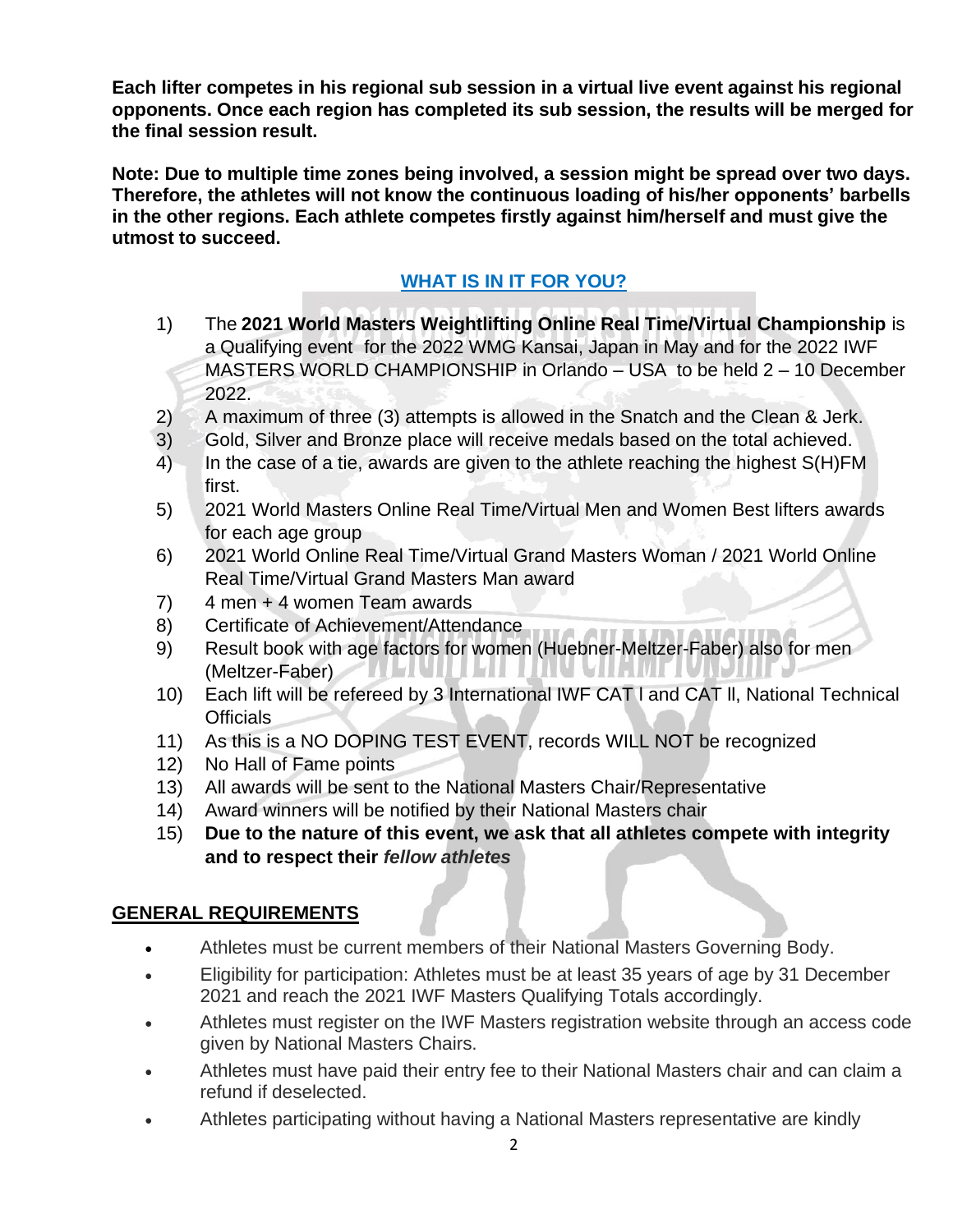requested to contact the IWF Masters secretariat

• All athletes outside of Europe and UK must pay the entry fee in **US DOLLARS**

#### **USD 110 EUR 90**

Late registration/late payment after the closing date of 31 March 2021 will not be accepted.

## **WEIGH-IN PROCESS**

## WEIGH-IN REGULATIONS:

## **IWF/IWF MASTERS NORMAL COMPETITION WEIGH-IN RULES APPLY!**

- You must open a ZOOM account: [www.zoom.us](http://www.zoom.us/)
- You must have a smart phone or tablet or laptop for communication during the weigh-in
- You will receive a ZOOM link for your Weigh-In from us

## *WEIGH-IN STEPS:*

#### **YOU HAVE 60 MINUTES FOR YOUR WEIGH-IN, AS IN A REAL COMPETITION!!**

## *WAITING ZOOM ROOM*

- The ZOOM link takes you to a waiting room
- Lot numbers will be posted in the ZOOM chat window at the beginning each weigh-in.
- You will be called by a Weigh-In Referee based on your LOT number
- If you are not available or prepared to weigh-in, a Weigh-In Referee will call the next person on the list. You will move to the end of the line.

## *WEIGH-IN ZOOM ROOM*

- Entering the weigh-in ZOOM room, show an official a government-issued photo ID. Examples are:
	- Passport
	- National ID Card
	- National Driver's license

## *CHECKING YOUR DIGITAL SCALE*

Place a 5KG plate on your digital scale making it visual for the referee.

## *YOUR WEIGH-IN*

- Remove socks and watch
- Wear your proper official competition **singlet/costume (IWF costume regulations apply- see woman/man in singlet on Power Point Presentation)**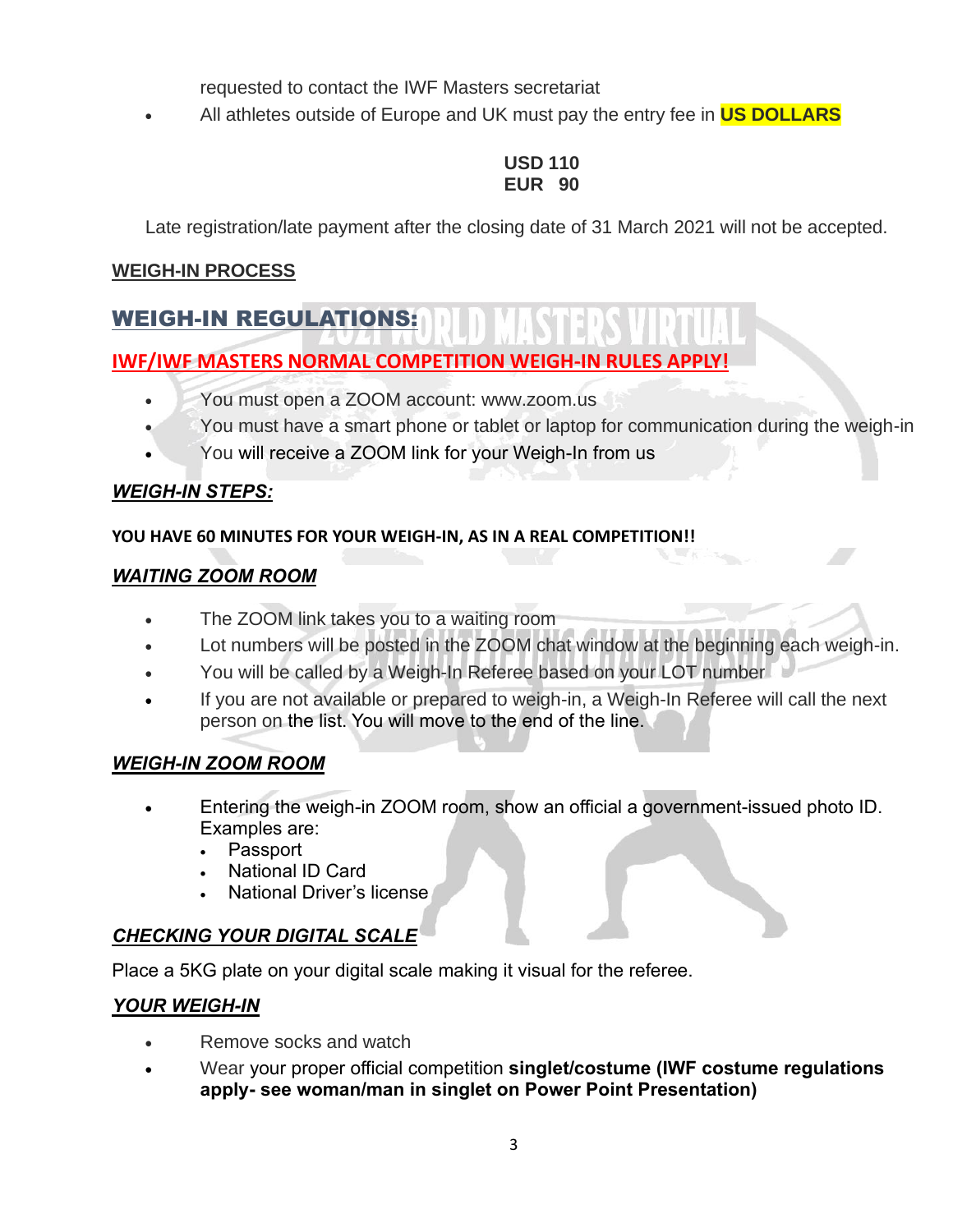If you do not make weight, initially, you will need to log off of zoom until you are ready to check your weight again. You'll be allowed back to re-weigh as many times as you need during the 60 min Weigh-In hour. The weigh-in referee will monitor the waiting room for athletes re-joining to allow them back in.

## *DECLARING YOUR FIRST ATTEMPT OF YOUR SNATCH and CLEAN & JERK*

- Communicate ONLY!! verbally your first attempt weights
- Do not write your opening attempts in the chat, which is public
- The technical official will repeat back your snatch, clean and jerk openers, and confirm your body weight
- A verbal confirmation by you is equivalent to signing off on your athlete card

## *QUESTIONS DURING THE WEIGH-IN*

- If it is possible any question will be answered immediately
- If it requires some research you will be notified as soon as possible

**After the athlete's Weigh-In is completed, the athlete is requested to LOG-OUT of the ZOOM link. Any questions regarding the weigh-in should be made while the athlete is logged-in.** 

#### **COMPETITION AREA**

- **The camera must be placed directly in front of the athlete. Full body must be visible.**
- Stepping off the platform is a "no lift".
- The IWF Masters requires competition platforms to be 4m X 4m square. We understand that some areas will be of limited space and to a small platform. You can use a small training or self-build platform and mark the outside area measuring 4 metres.
- If using a bright coloured tape make sure to clearly display before or after you lift.

#### **EACH ATHLETE WILL RECEIVE THE 2nd ZOOM LINK ONLY USED FOR THE ACTUAL COMPETITION OF THE ATHLTE'S SESSION.**

In order to ensure that the athlete's competition will go smoothly, he/she is kindly requested to make sure that good internet speed is working (reliable cable, DSL or LTE mobile internet is recommended).

The athlete should have a monitor (laptop/Computer) connected to the organizer showing the lifting order like in a competition warm up area.

The athlete, at his/her discretion, is strongly advised to organize 1-2 appropriate people to support his/her competition.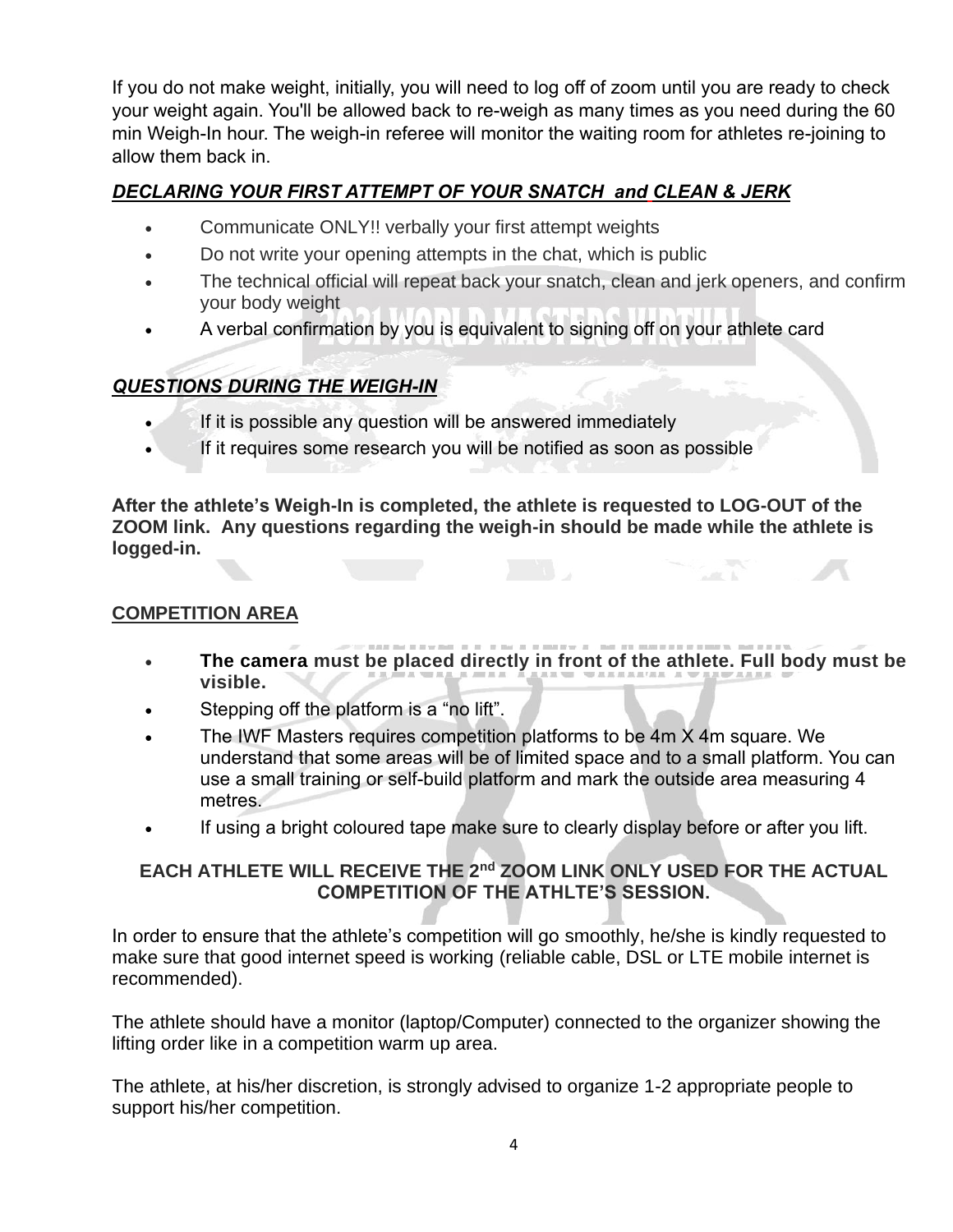Each athlete must Log in to his/her assigned **COMPETITION ZOOM link** at least 30 minutes prior to the start of his/her session.

Competition Staff and the officials will run some tests to make sure that the athlete's connection is properly working, that his/her camera is in a good position and will also be guided through the specifics of this event.

# **ACTUAL COMPETITION:**

Athlete's Introduction 5 minutes before start of actual competition. Example: 09:00 am Introduction of Athletes in Session............... 09:05 Start of Competition Session.................

The introduction of each athlete will be carried out by the speaker within the 5 minutes before the start of the competition while the athlete is warming up for his/her competition. We emphasize that the athlete must wear a proper official competition **singlet/costume (IWF costume regulations apply- see woman/man in singlet on Power Point Presentation).**

## **LOADING OF THE BARBELL – ORDER OF YOUR LIFTS:**

- ➢ *A bar will be considered loaded as soon as an athlete puts on a change at the marshal table through the zoom chat. After that, the clock should start for that athlete after the announcer says the Athlete Name and the Weight on the Bar.*
- ➢ *One (1) minute (60 seconds) is allocated to each athlete between the calling of his / her name and the beginning of the attempt*
- ➢ *When an athlete attempts two (2) consecutive lifts, he / she is allowed three (3) minutes (180 seconds) for the next attempt.*
- ➢ *The lifting order of a normal IWF/IWF Masters competition will be applied.*
- $\triangleright$  The athlete is strongly advised to organize 1-2 appropriate people to support the correct and smooth loading of the bar, to oversee the lifting order and to make sure that the weight declaration for all lifts are done in time and correctly.
- $\triangleright$  Changes will be accepted via the chat box, sent to everyone, in the Zoom meeting.

## **LIFTING REGULATIONS AS PER IWF TCRR**

- Pulling straps are not allowed, tape on the elbows is not allowed, singlets/costume must meet IWF and IWF Masters guidelines, no shorts or T-shirts etc.
- The athlete must be motionless at all times in full control of the barbell and pause **before the jerk**. Any deliberate **oscillation/**bouncing etc. is a NO LIFT.
- Athletes with elbow lockout problems must show visibly their arms on the video before starting each attempt.
- Elbows' area of 10 cm must not be taped
- After the athlete finishes an attempt, he/she must remain motionless in all body parts for 2 -3 seconds before replacing the barbell on the floor. This is used as 'Down Signal' for the referees to judge.
- There will be no down signal. Athletes will be responsible for showing control of the bar